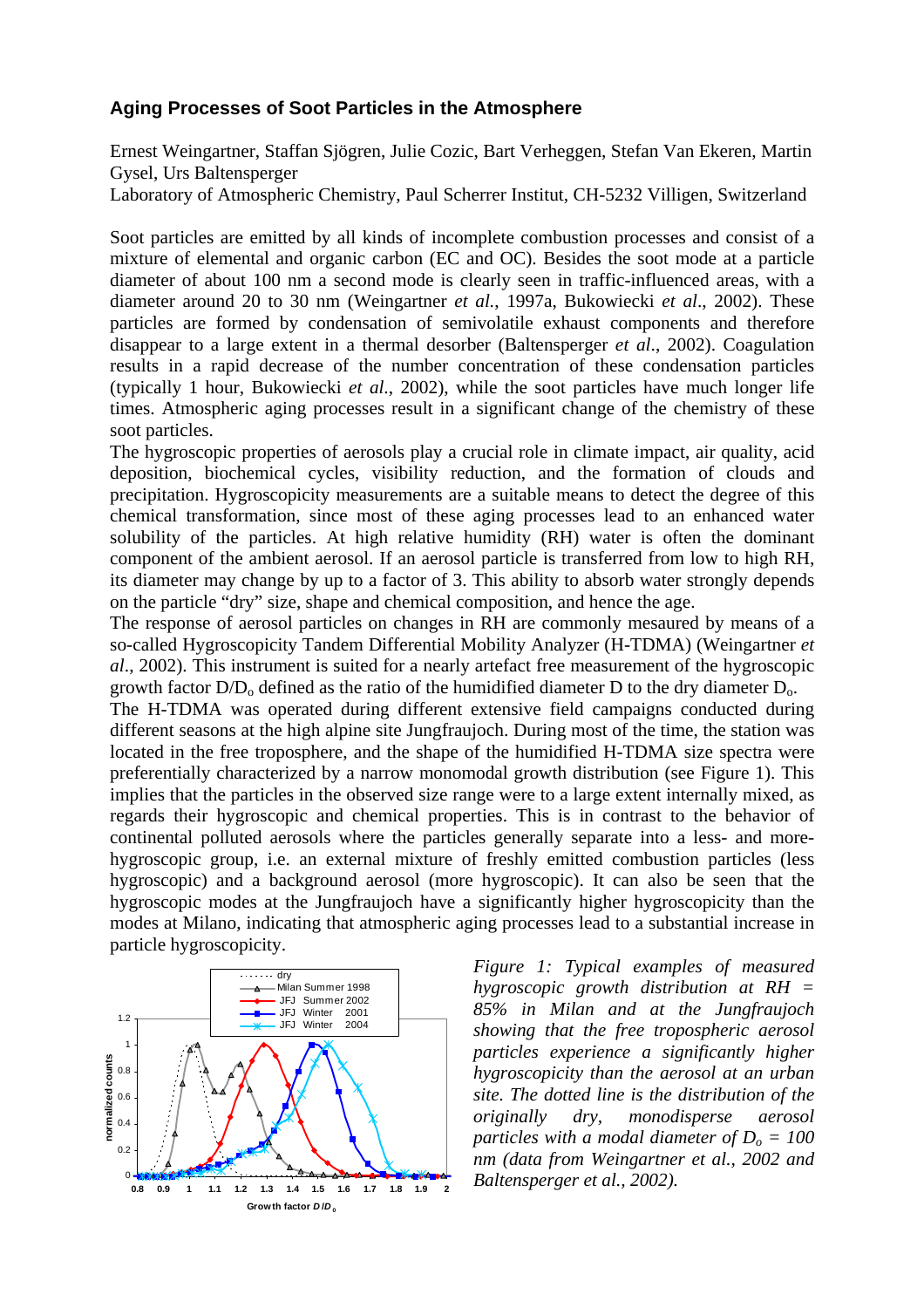Directly after their emission, soot particles are hydrophobic, i.e., both EC and OC are water insoluble, and the particles grow only little upon exposure to high RH (Weingartner *et al.*, 1997b). After aging, i.e., at a remote site such as the Jungfraujoch, the carbonaceous material is internally mixed with a high fraction of water soluble material (typically 80 to 90%), which results in a monomodal distribution of the growth factor. Typically 50% of the organic carbon of this aged aerosol is water soluble (Krivacsy *et al.*, 2001).

Processes that contribute to this increased growth factor are: (1) coagulation with water soluble particles, (2) (photo)-chemical degradation of the aerosol particle surface, (3) gas to particle conversion (heterogeneous nucleation), (4) adsorption and reaction of gaseous molecules and (5) cloud processing.

Coagulation is not very efficient in changing the chemical characteristics of the soot particles. Much more efficient is the condensation of condensable molecules such as secondary organic aerosol produced by photochemical oxidation of gaseous precursors (Saathoff *et al.,* 2002). This condensation significantly changes also the optical properties of the soot particles, since a layer of scattering material greatly enhances the absorption efficiency of the soot (Schnaiter *et al*., 2002). Absorption and reaction of gaseous molecules may also result in significant changes of the chemistry of the soot particles, even though this process is usually limited to the surface of the particles. This is exemplified by the reaction of  $NO<sub>2</sub>$  and diesel soot (Gutzwiller *et al.,* 2002 and references therein). (Photo)- chemical degradation may be exemplified by the rapid decrease of polycyclic aromatic hydrocarbons on the surface of soot particles by reaction with NO<sub>2</sub> or OH, or with ozone (Pöschl *et al.*, 2001). Finally, cloud processes are also an efficient process in adding water soluble material to the aerosol particles, e.g. by SO<sub>2</sub> oxidation in the cloud droplets (Weingartner *et al.* 1999). However, for this process the particles require a certain size to be activated during cloud formation (Henning *et al.,* 2002).

#### **References**

- Baltensperger, U. et al. (2002) Urban and rural aerosol characterization of summer smog events during the PIPAPO field campaign in Milan, Italy, *J. Geophys. Res.*, 107, doi: 10.1029/2001JD001292.
- Bukowiecki, N., J. Dommen, A.S.H. Prévôt, R. Richter, E. Weingartner, U. Baltensperger (2002) A mobile pollutant measurement laboratory – measuring gas phase and aerosol ambient concentrations with high spatial and temporal resolution, *Atmos. Environ.,* 36, 5569-5579.
- Gutzwiller, L., F. Arens, U. Baltensperger, H.W. Gäggeler, M. Ammann (2002) Significance of semivolatile diesel exhaust organics for secondary HONO formation, *Environ. Sci. Technol.*, 36, 677-682.
- Henning, S., E. Weingartner, S. Schmidt, M. Wendisch, H.W. Gäggeler, U. Baltensperger (2002) Size dependent aerosol activation at the high alpine site Jungfraujoch (3580 m asl), *Tellus*, 54B, 82-95.
- Krivácsy, Z., A. Gelencsér, G. Kiss, E. Mészáros, Á. Molnár, A. Hoffer, T. Mészáros, Z. Sárvári, D. Temesi, B. Varga, U. Baltensperger, S. Nyeki, E. Weingartner (2001) Study on the chemical character of water-soluble organic compounds in fine atmospheric aerosol at the Jungfraujoch, *J. Atmos. Chem.*, 39, 235-259.
- Pöschl U, T. Letzel, C. Schauer, R. Niessner (2001) Interaction of ozone and water vapor with spark discharge soot aerosol particles coated with benzo[a]pyrene:  $O_3$  and  $H_2O$  adsorption, benzo[a]pyrene degradation, and atmospheric implications, *J. Phys. Chem. A*, 105, 4029-4041.
- Saathoff, H., K.-H. Naumann, M. Schnaiter, W. Schöck, O. Möhler, U. Schurath, E. Weingartner, M. Gysel, U. Baltensperger (2002) Coating of soot and (NH4)2SO4 particles by ozonolysis products of α-pinene, *J. Aerosol Sci.* 34, 1279-1321.
- Schnaiter, M., H. Horvath, O. Möhler, K.-H. Naumann, H. Saathoff, O.W. Schöck (2002) UV-VIS-NIR spectral optical properties of soot containing aerosols. *J. Aerosol Sci.,* 34, 1421-1444.
- Weingartner, E., C. Keller, W.A. Stahel, H. Burtscher, U. Baltensperger (1997a). Aerosol emission in a road tunnel. *Atmos. Environ.*, 31, (3), 451-462.
- Weingartner, E., H. Burtscher, U. Baltensperger (1997b) Hygroscopic properties of carbon and diesel soot particles, *Atmos. Environ.,* 31, 2311-2327.
- Weingartner, E., S. Nyeki, U. Baltensperger (1999). Seasonal and diurnal variation of aerosol size distributions (10 < D < 750 nm) at a high-alpine site (Jungfraujoch 3580 m asl). *J. Geophys. Res.*, 104, (D21), 26809- 26820.
- Weingartner, E., M. Gysel, U. Baltensperger (2002) Hygroscopicity of aerosol particles at low temperatures. 1. New Low Temperature H-TDMA instrument: Setup and first applications, *Environ. Sci. Technol.,* 36, 55-62.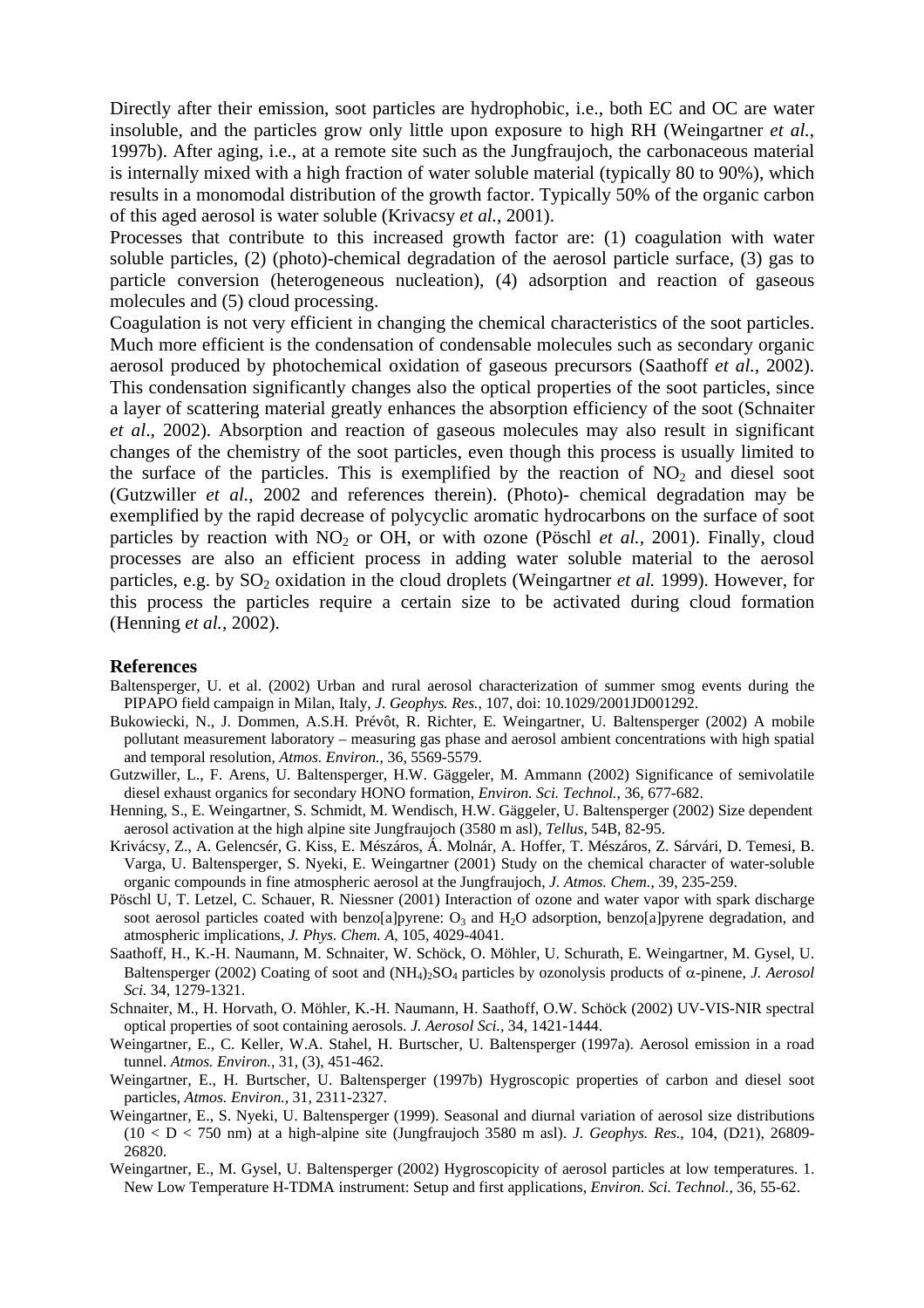# **of soot particles Atmospheric aging processes**





*Close to the source*

**E. Weingartner Laboratory for Atmospheric Chemistry Paul Scherrer Institute**



*Freshly emitted soot particles*

*Background aerosol*

**Which transformation processes change the particles physical and chemical properties?** *High-alpine research* 



*station Jungfraujoch 3580 m asl*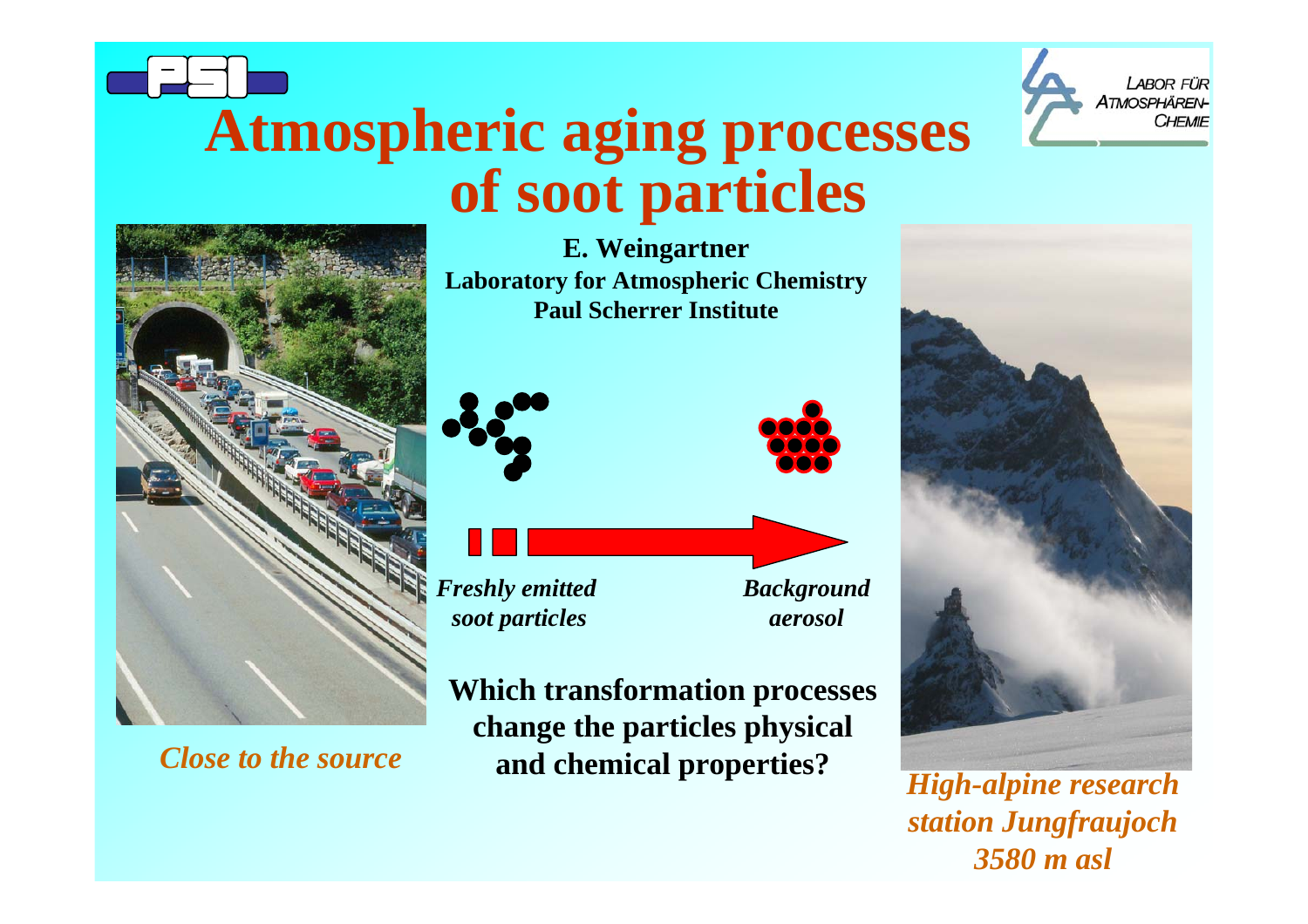# **Motivation**

• The global emissions of carbonaceous particles from anthropogenic sources (BC) are estimated at  $11-17$  Tg / y (~50% biomass burning, 50% fossil fuel) (www.ipcc.ch)

**BC source strength in kg km-2 hr-1** $90.0$  $30.0$  $-30.0$  $-60.0$  $-90.0$  $-180.0$  $-120.0$  $-60.0$  $0.0$ 60.0 120.0 180.0

- The size distribution of soot particles peaks in the accumulation size range, therefore dry deposition velocities are small and soot particles can attain long lifetimes and be transported over long distances. They are mainly removed by wet deposition.
- • Soot particles are an important constituent of the atmospheric aerosol, since they affect human health and scatter and absorb light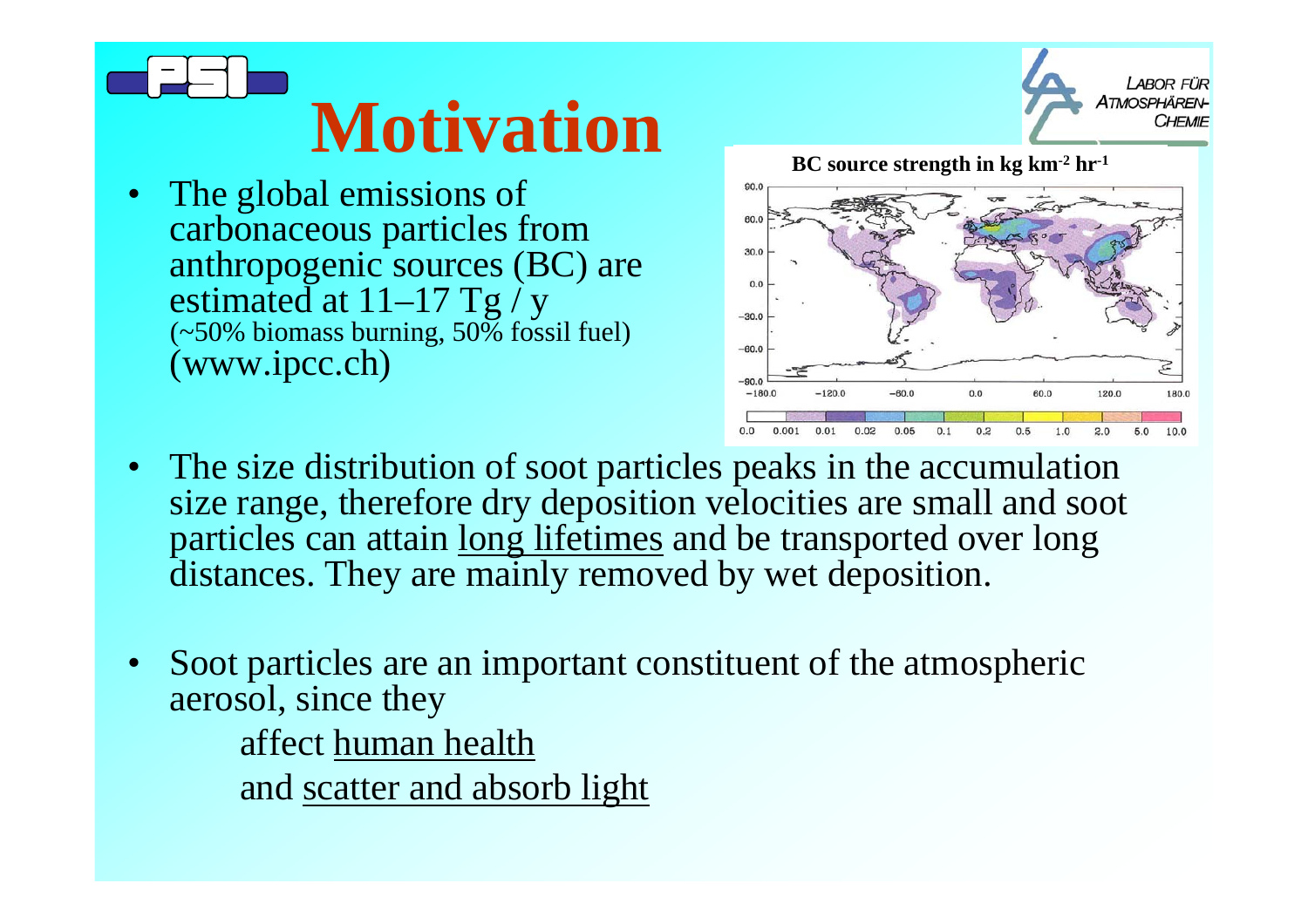

**LABOR FÜR** A*TMOSPHÄRFN*-CHEMIE

# **Radiative Forcing by Tropospheric Aerosols**



#### **Direct Effect**

Scattering and Absorption of incoming sunlight by aerosol particles

#### **Indirect Effect**

The number of CCNs influences the cloud droplet size and thereby changes the cloud albedo and lifetime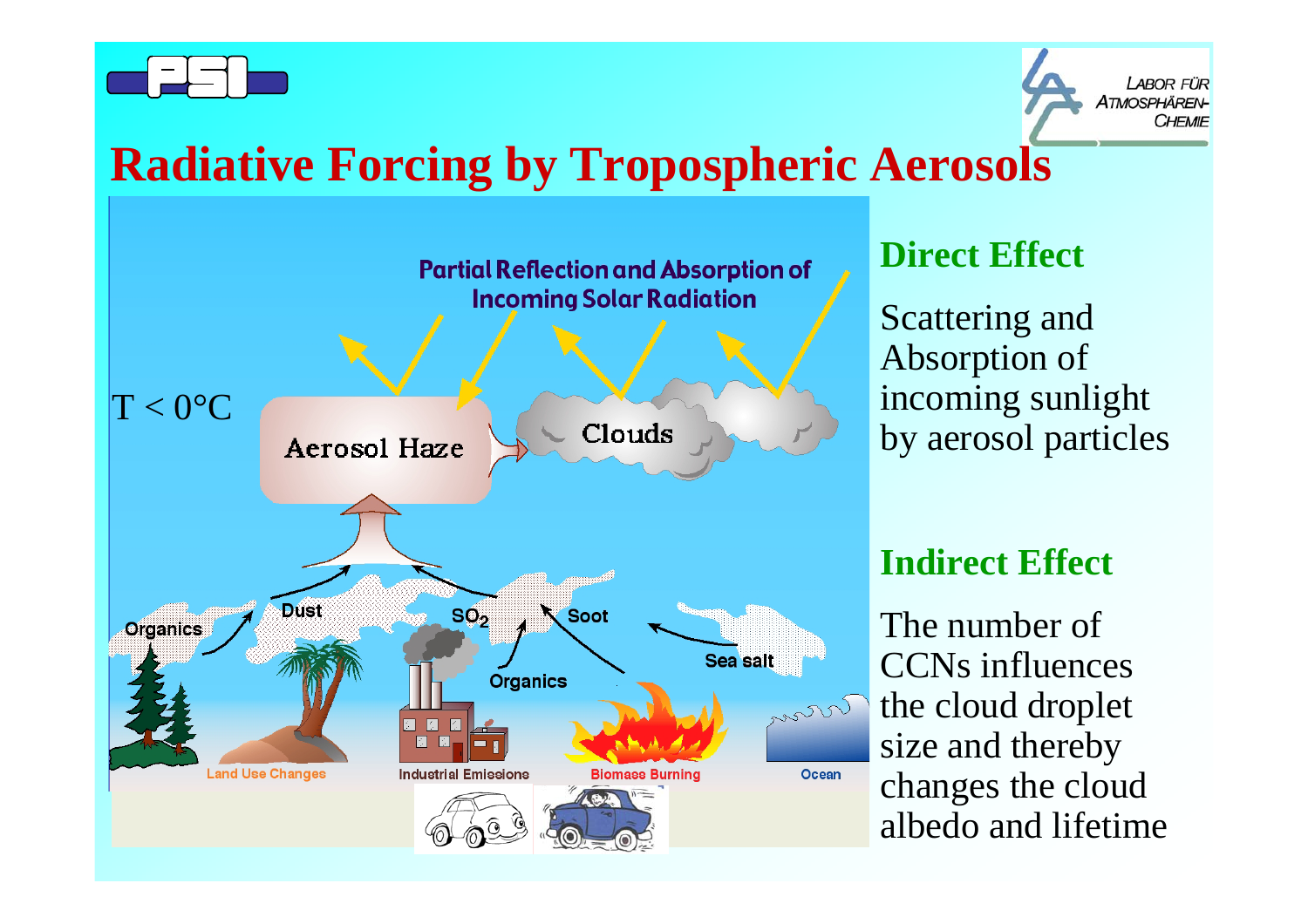



## **The global mean radiative forcing of greenhouse gases**

**and aerosols for the year 2000, relative to 1750**



Source: www.ipcc.ch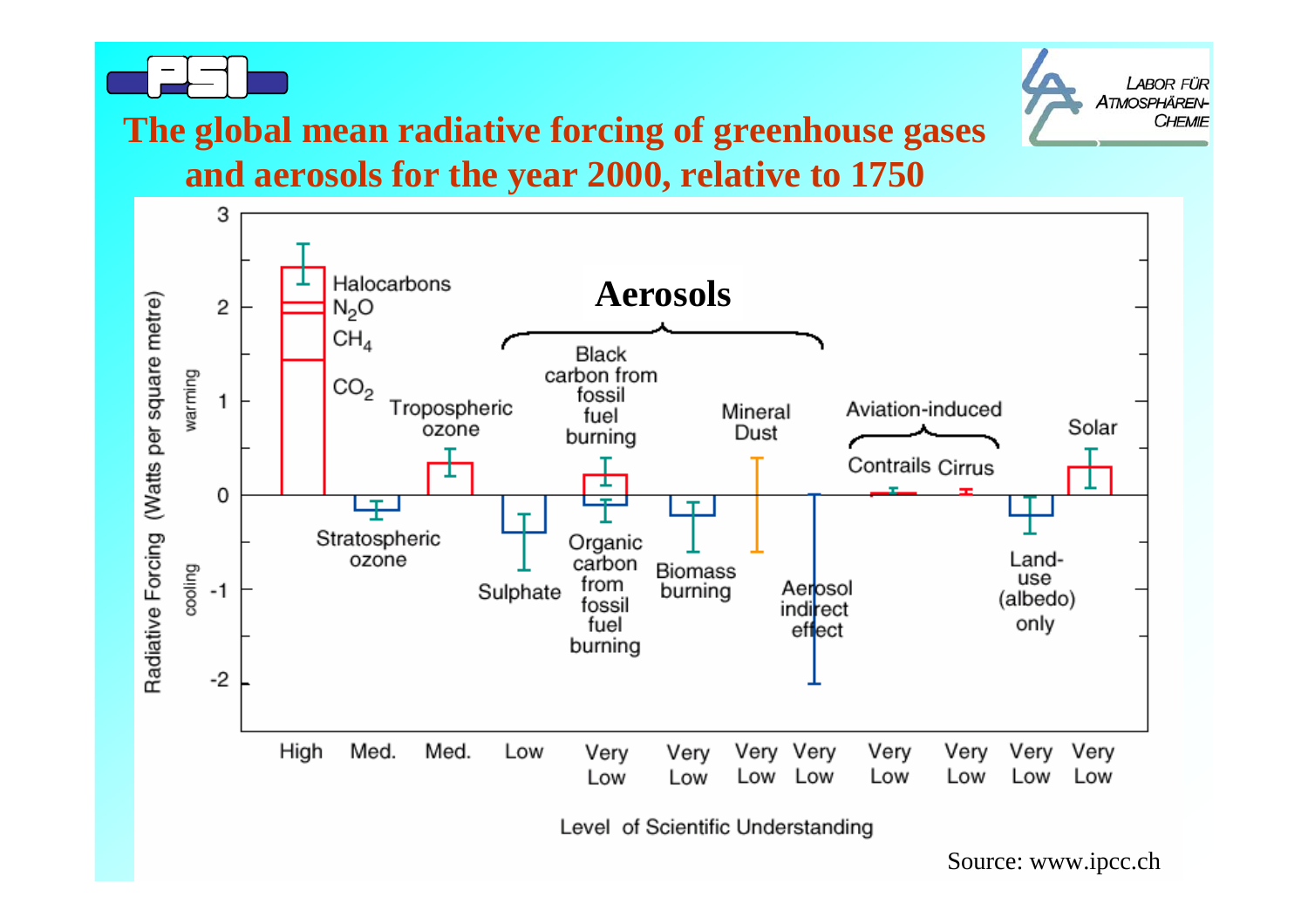



# **Indirect effect of carbonaceous particles: Ship tracks**



Ship tracks on the East Atlantic Aerosol particles emitted by ships (soot particles with a high sulfur content) act as CCN and form clouds and enhance cloud reflectivity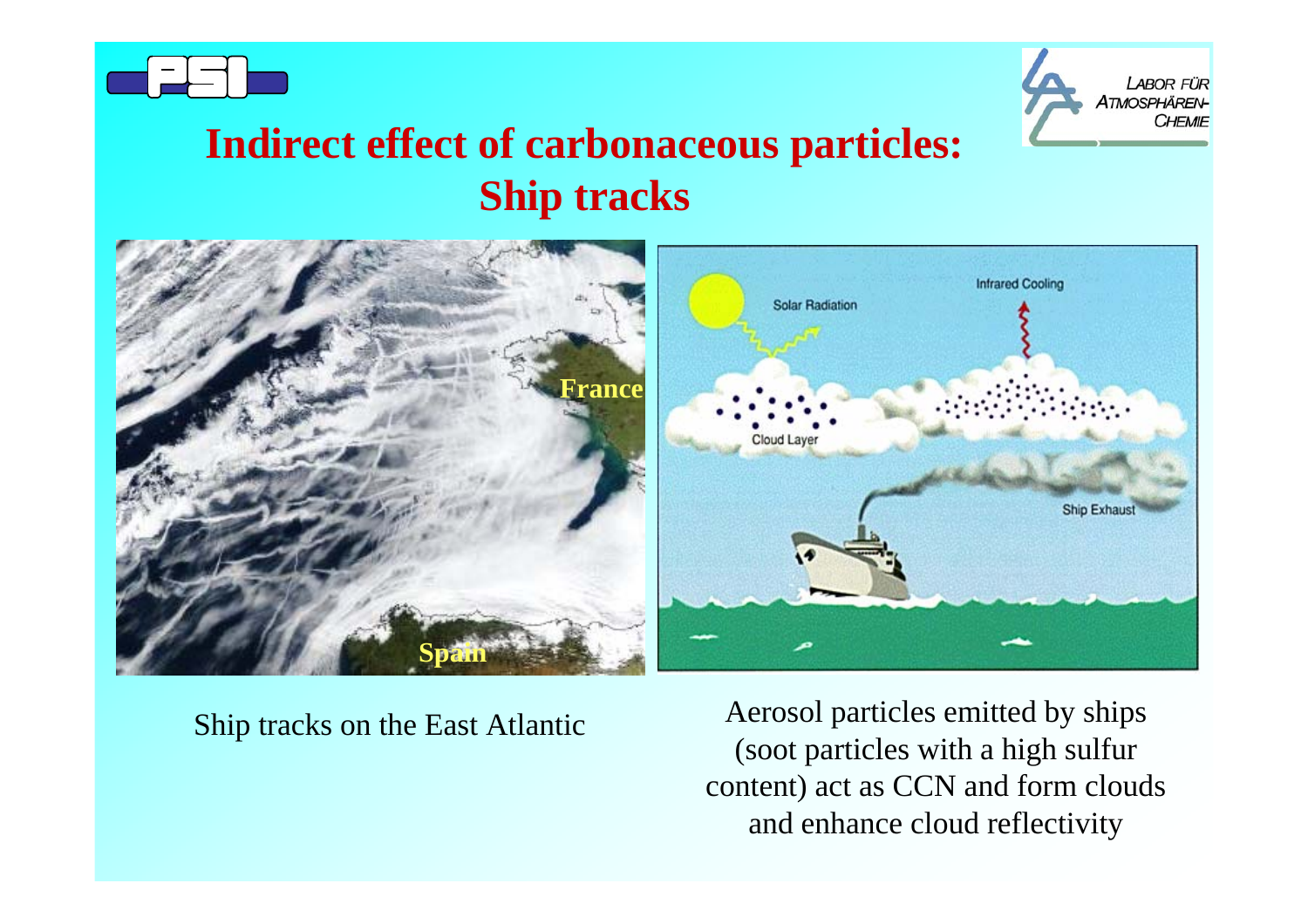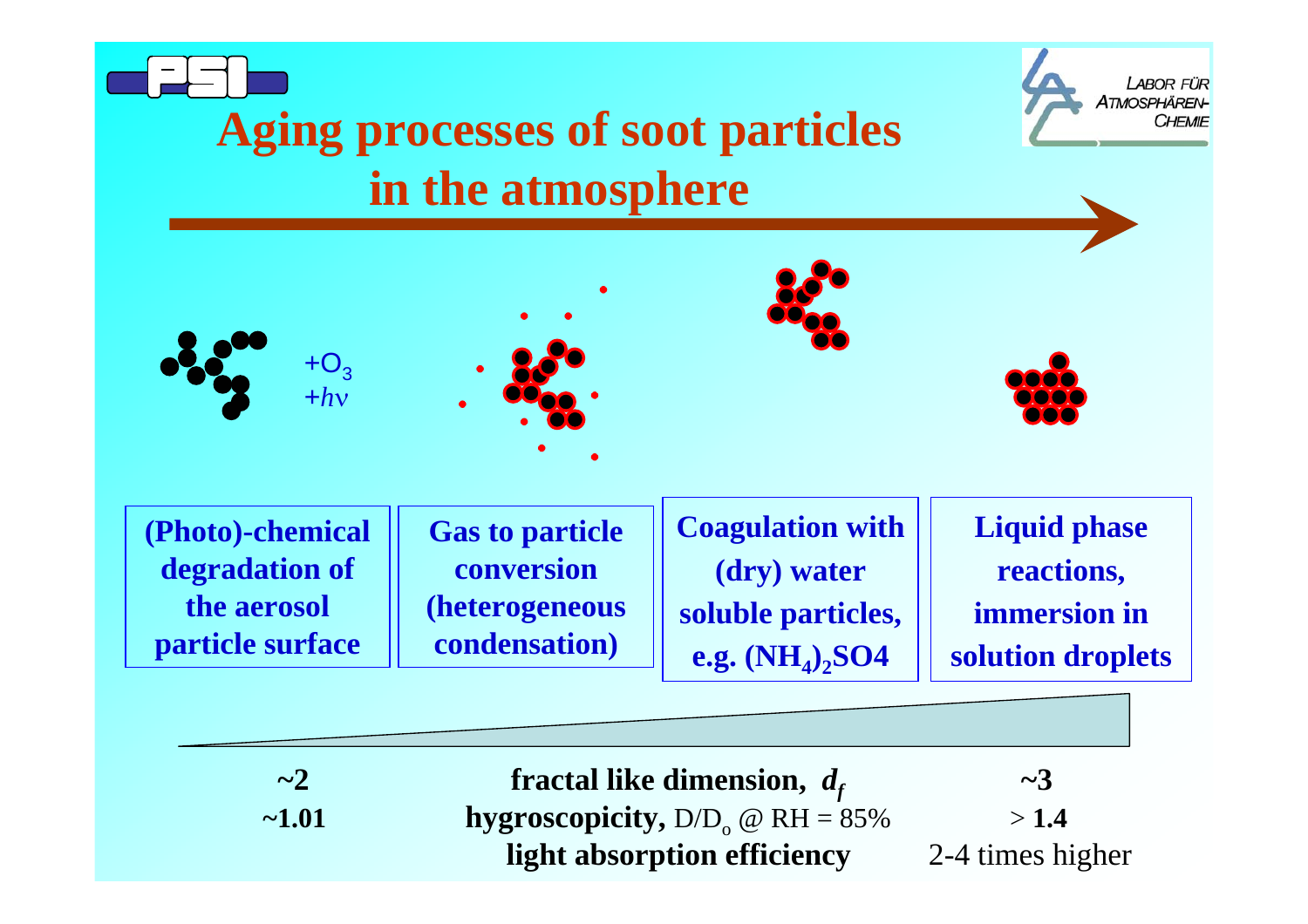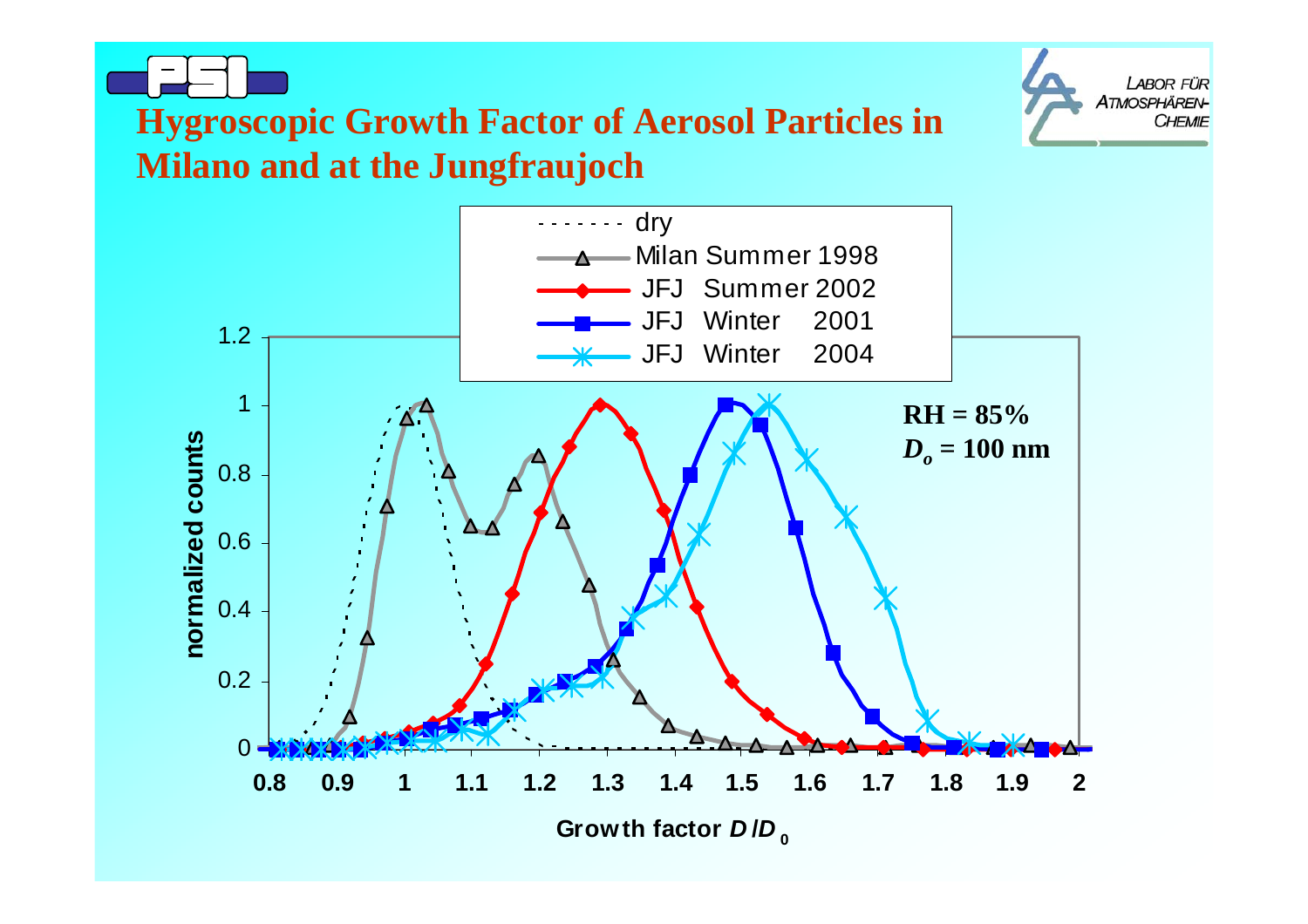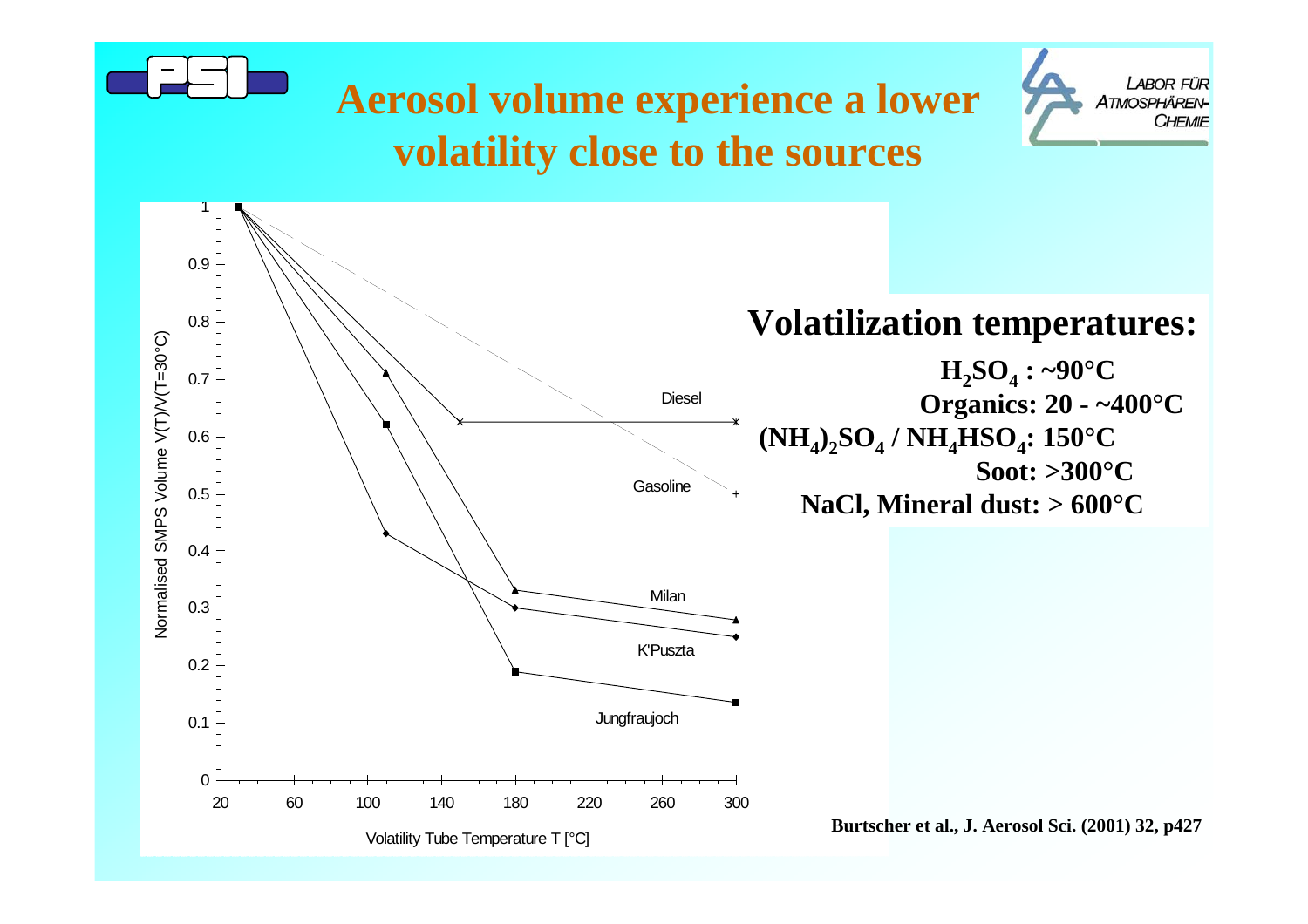

**J. Atmos. Chem, 39, p235**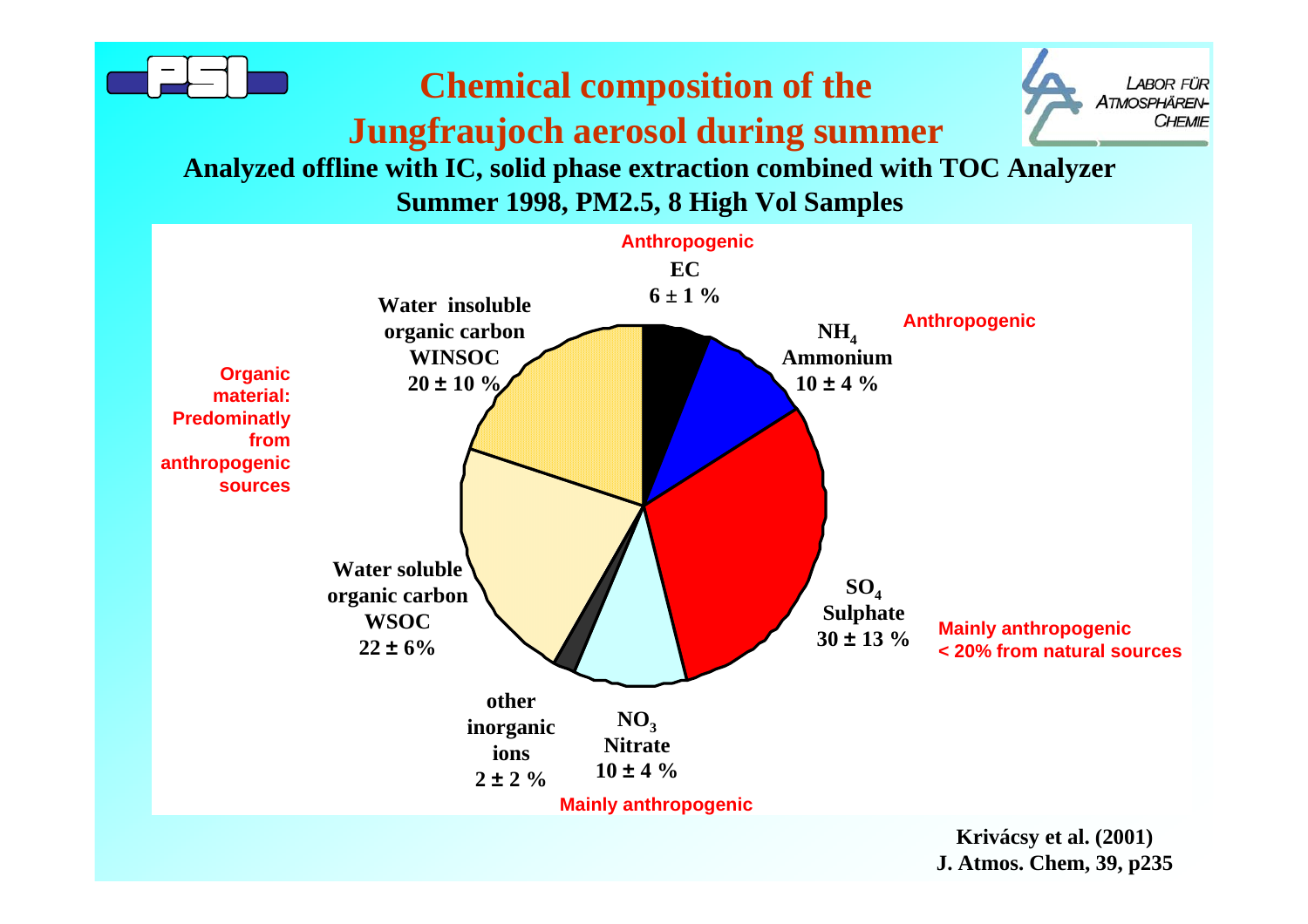





# What is the effect of coating on the absorption of carbonaceous particles?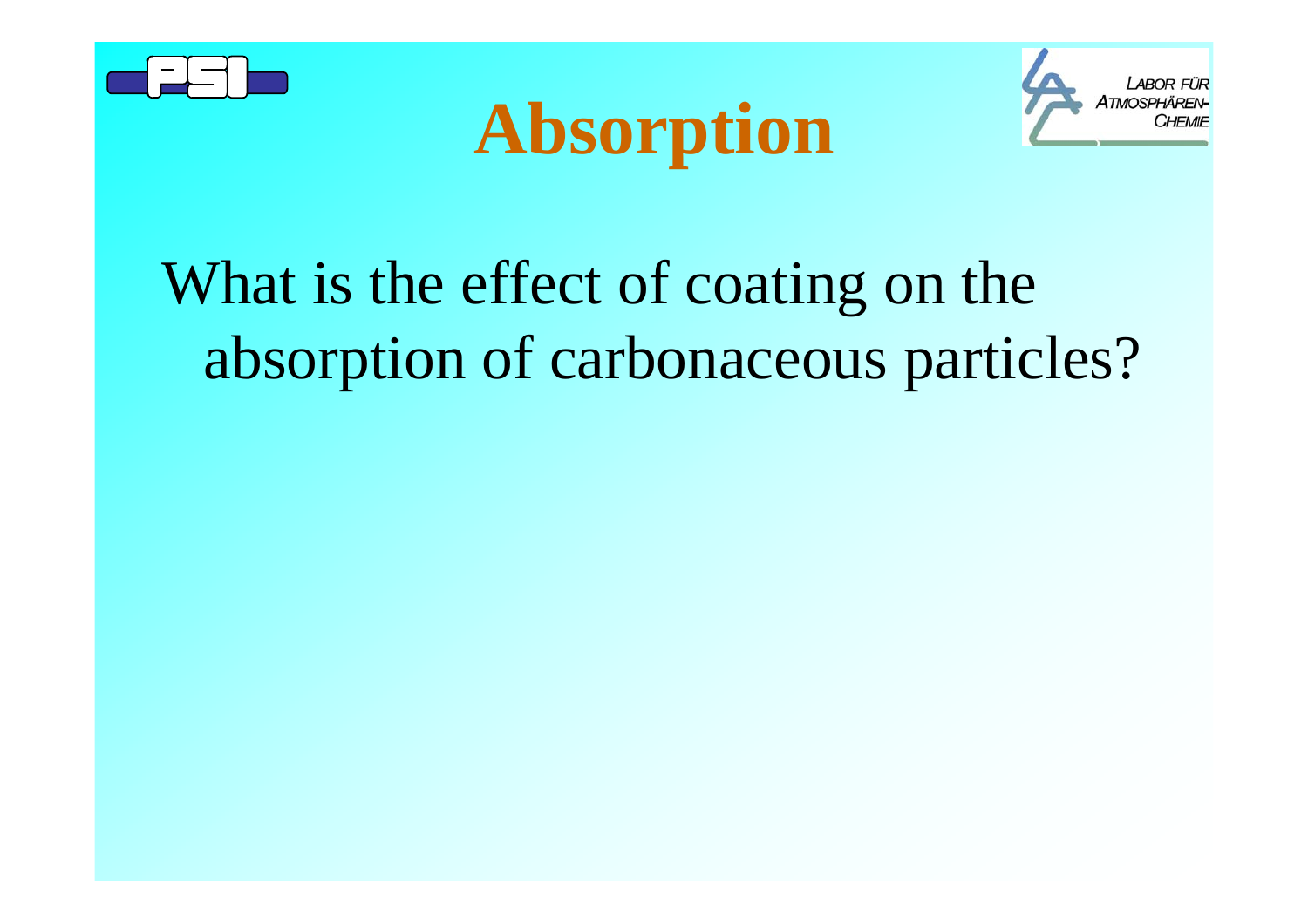

#### **External Mixture**

BC particles are separated from scattering particles

#### **Coated Internal Mixture**

BC particles are coated with a scattering material

## **Homogeneous Internal Mixture**

BC is mixed with scattering components throughout the particle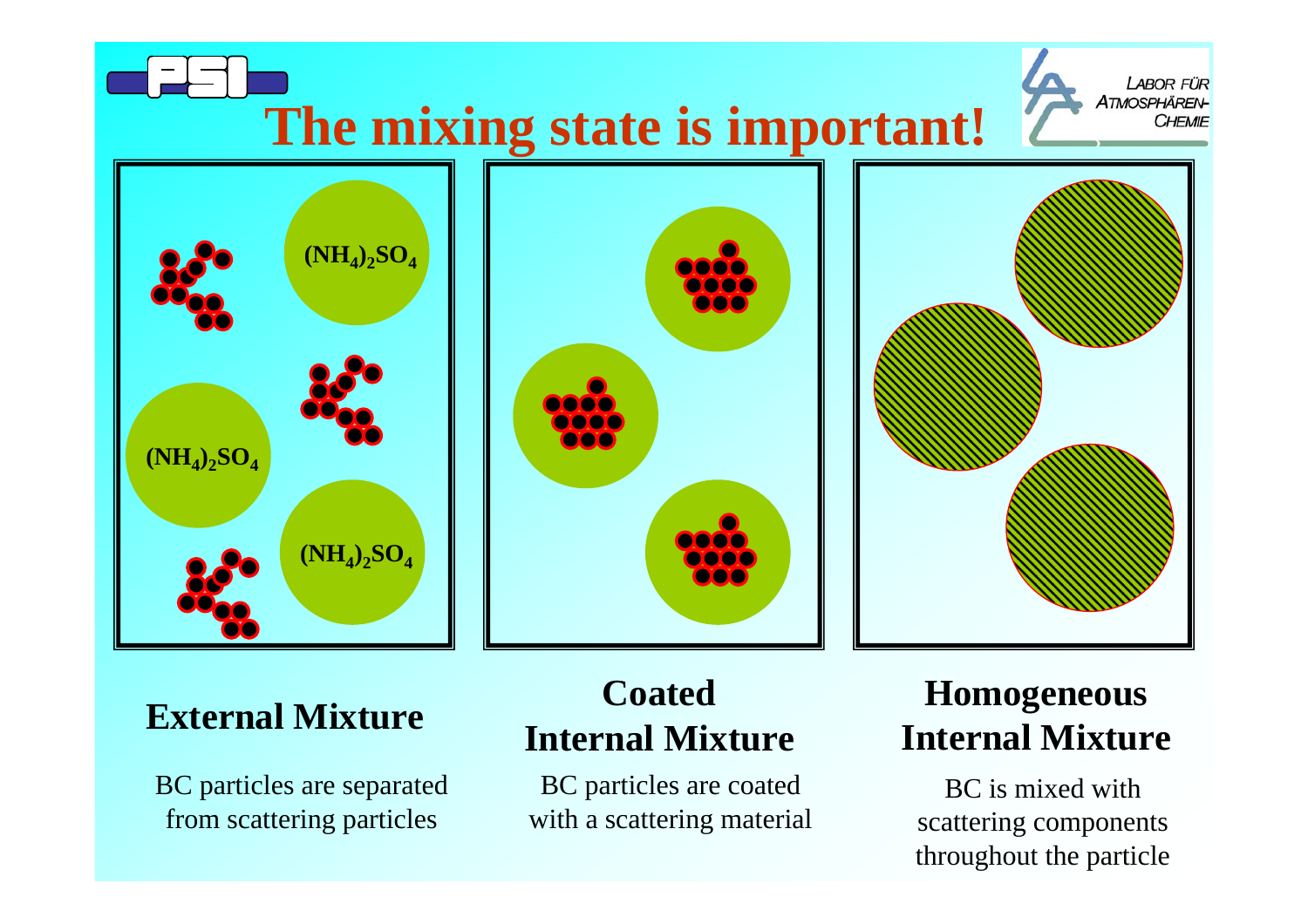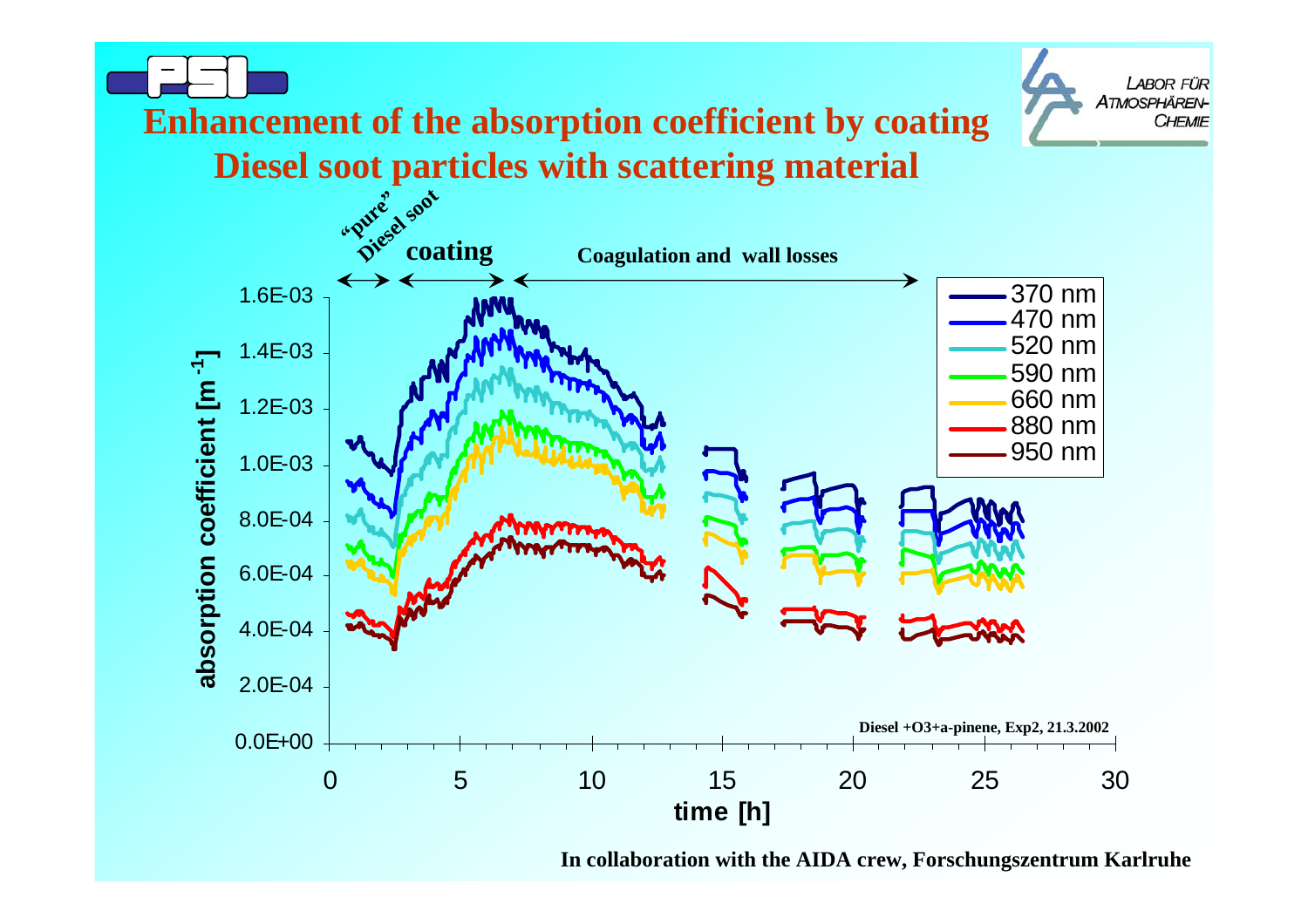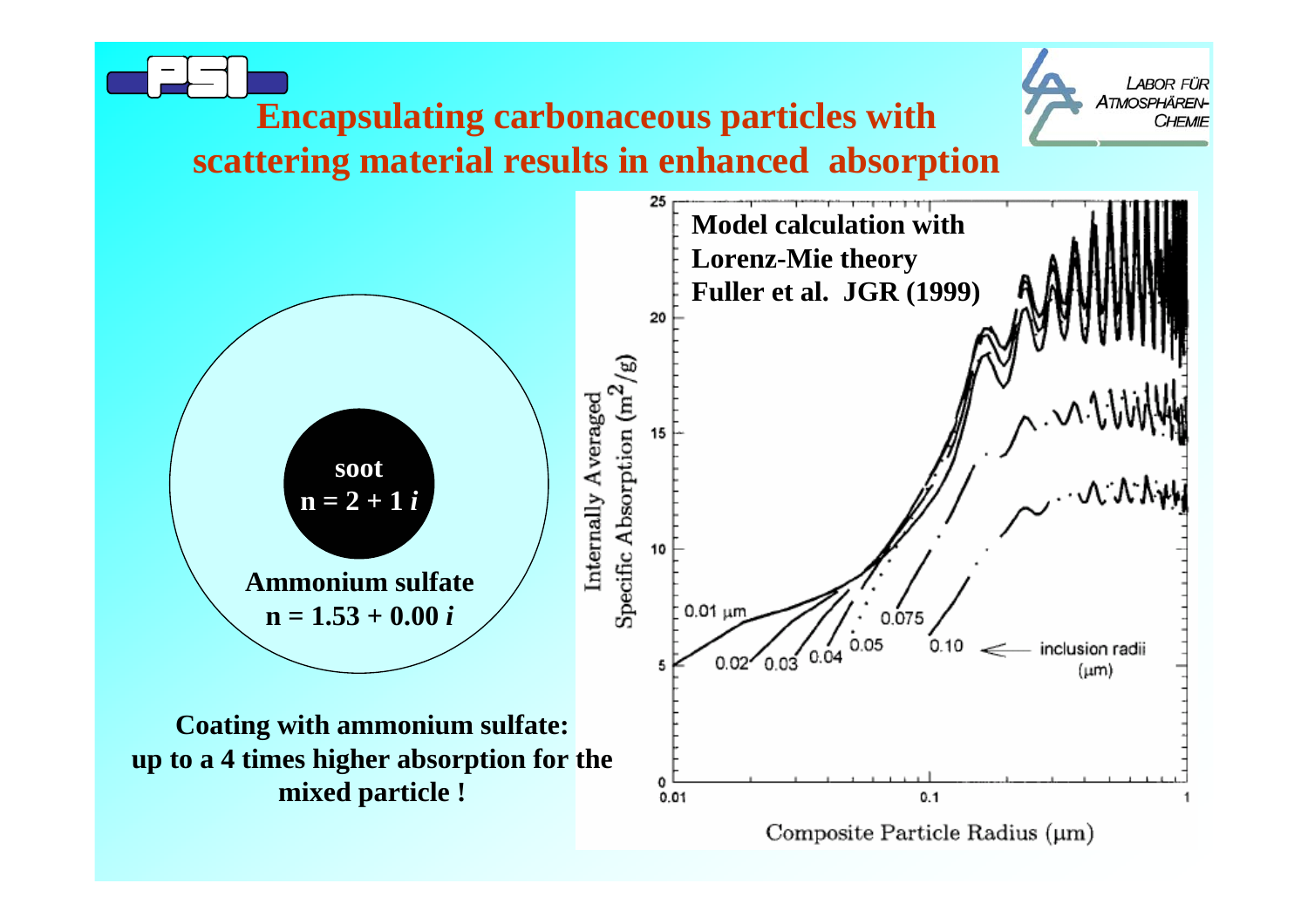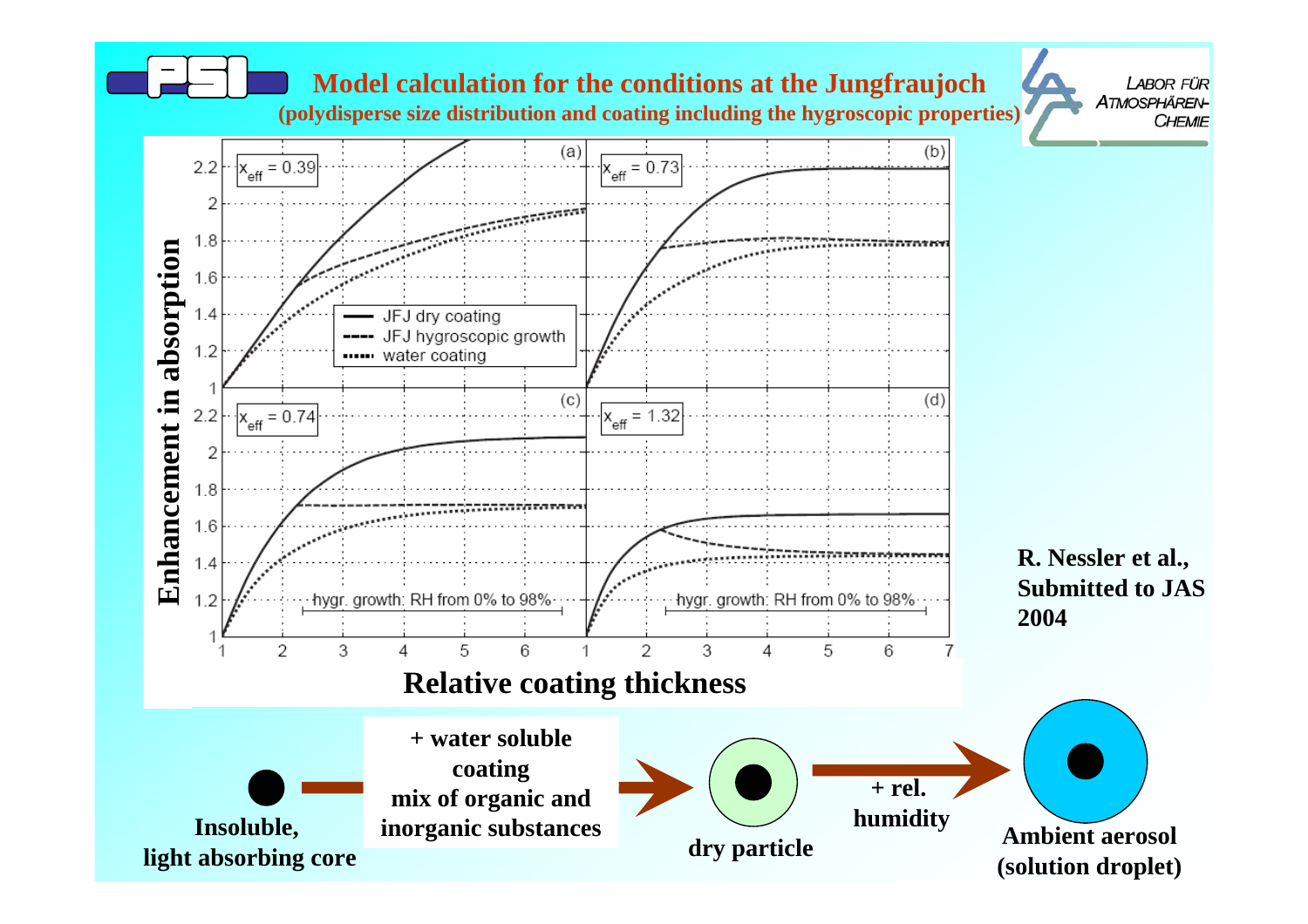

**different assumption about the mixing state and lack of a precise BC emission inventory**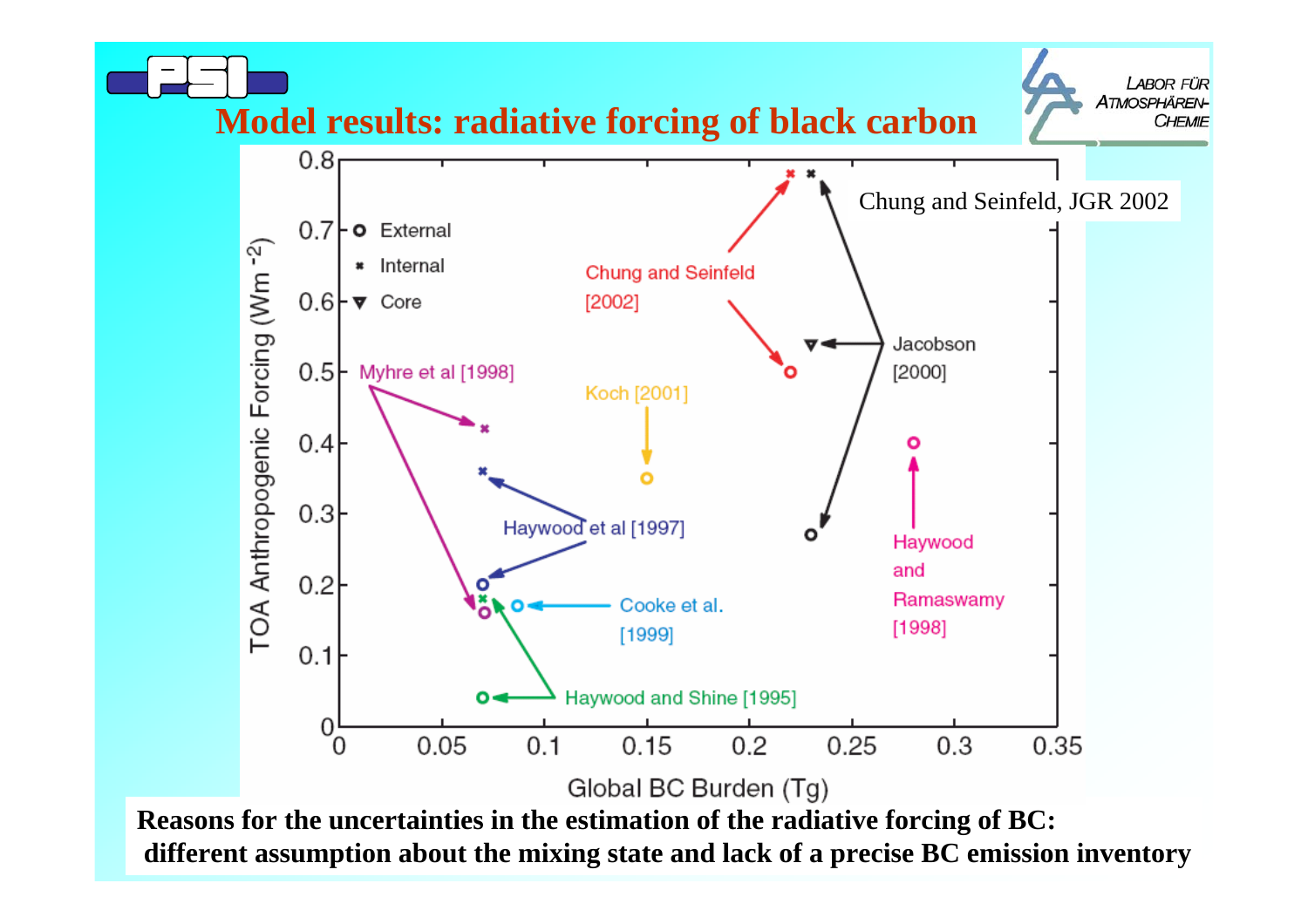





- Aging processes affect the hygroscopic behavior, the optical properties and the lifetime of the soot particles
- The mixing state of carbonaceous aerosol is important in determining its radiative effect.
- While freshly emitted soot particles are initially hydrophobic and externally mixed, they are transferred into an internal mixture by coagulation, condensation or photochemical processes.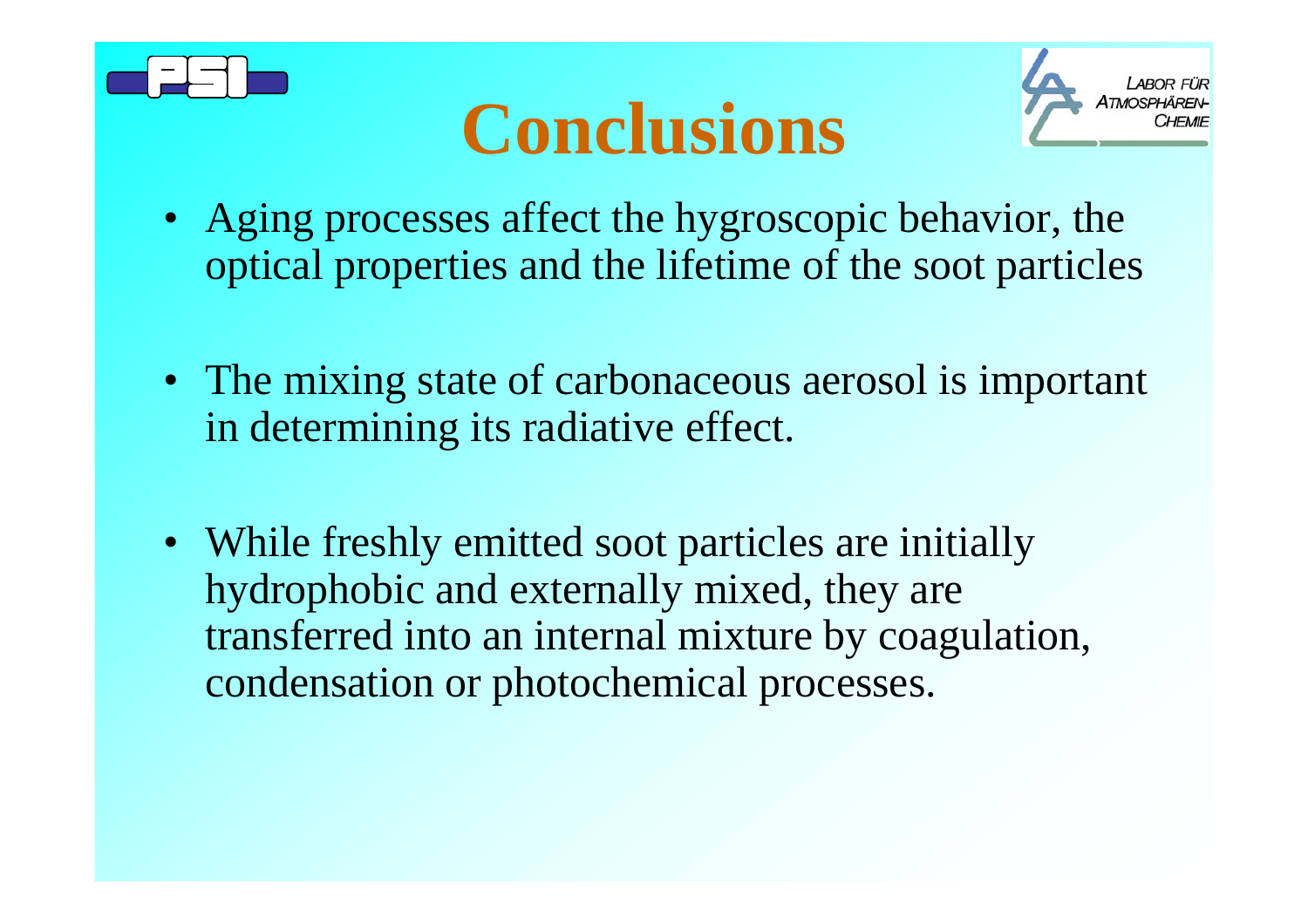**Thank you for your attention**

**!**

**Acknowledgements: PSI: Julie Cozic Remo Nessler Staffan Sjögren Bart Verheggen Urs Baltensperger FZK: Harald Saathoff Martin Schnaiter UMIST: Martin Gysel Rami Alfarra Keith Bower Hugh Coe**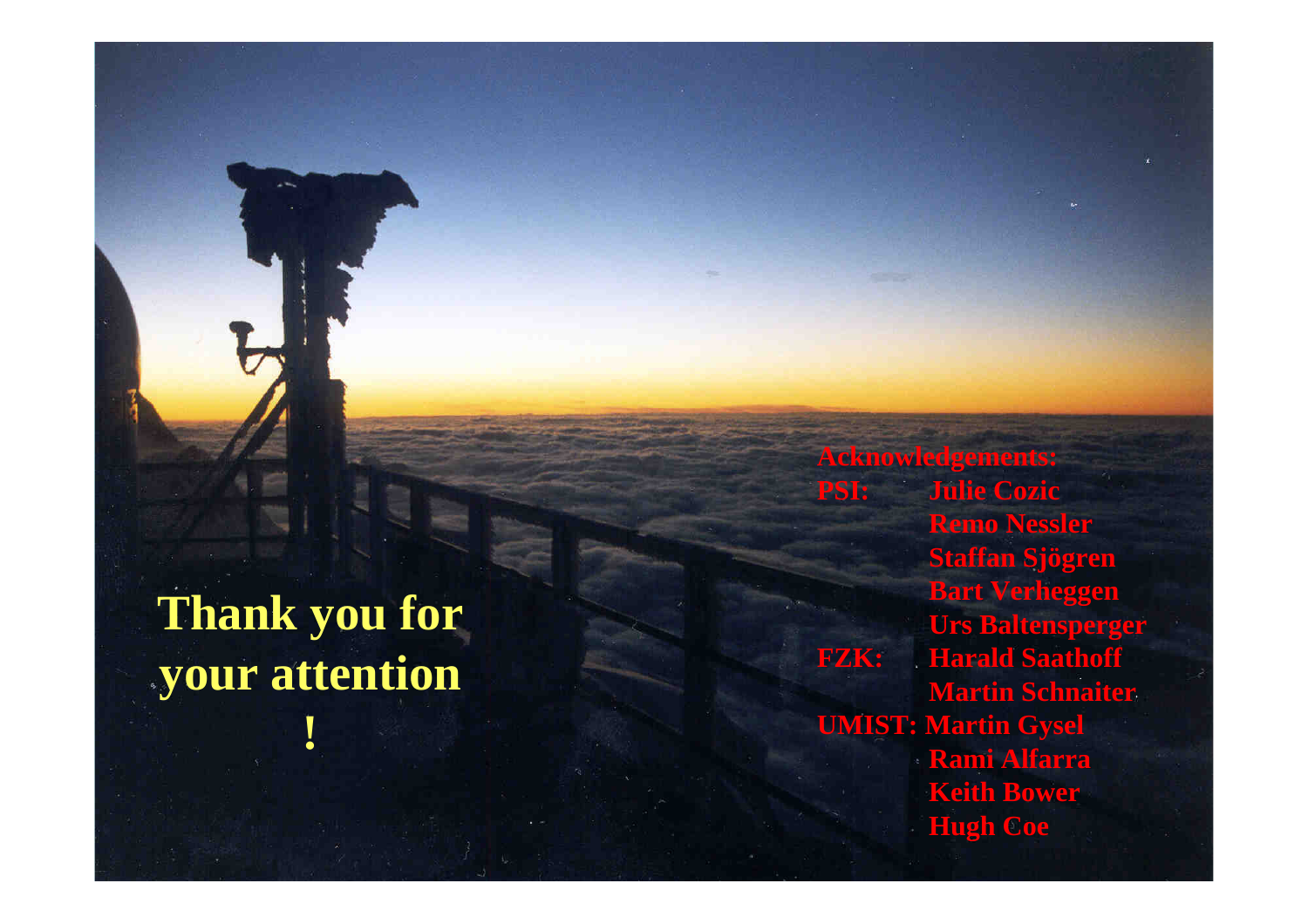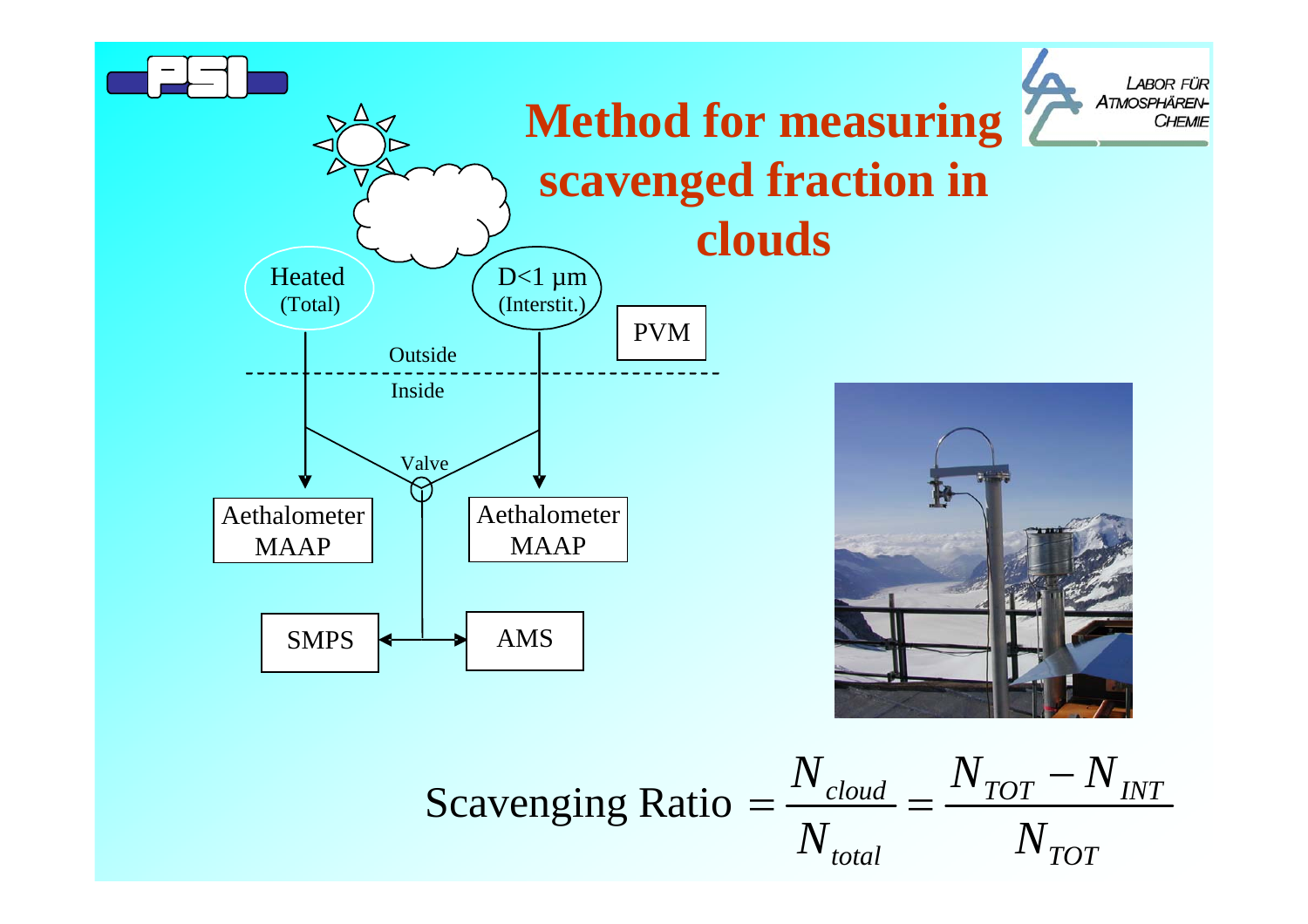



# **Correlation of Scavenged BC and (SMPS-)Volume in Summer (CLACE 2)**



**In Summer, on average, 48% of the total BC concentration is present in the cloud phase (i.e. is activated to cloud droplets)** 

**Winter data (CLACE3) is different!**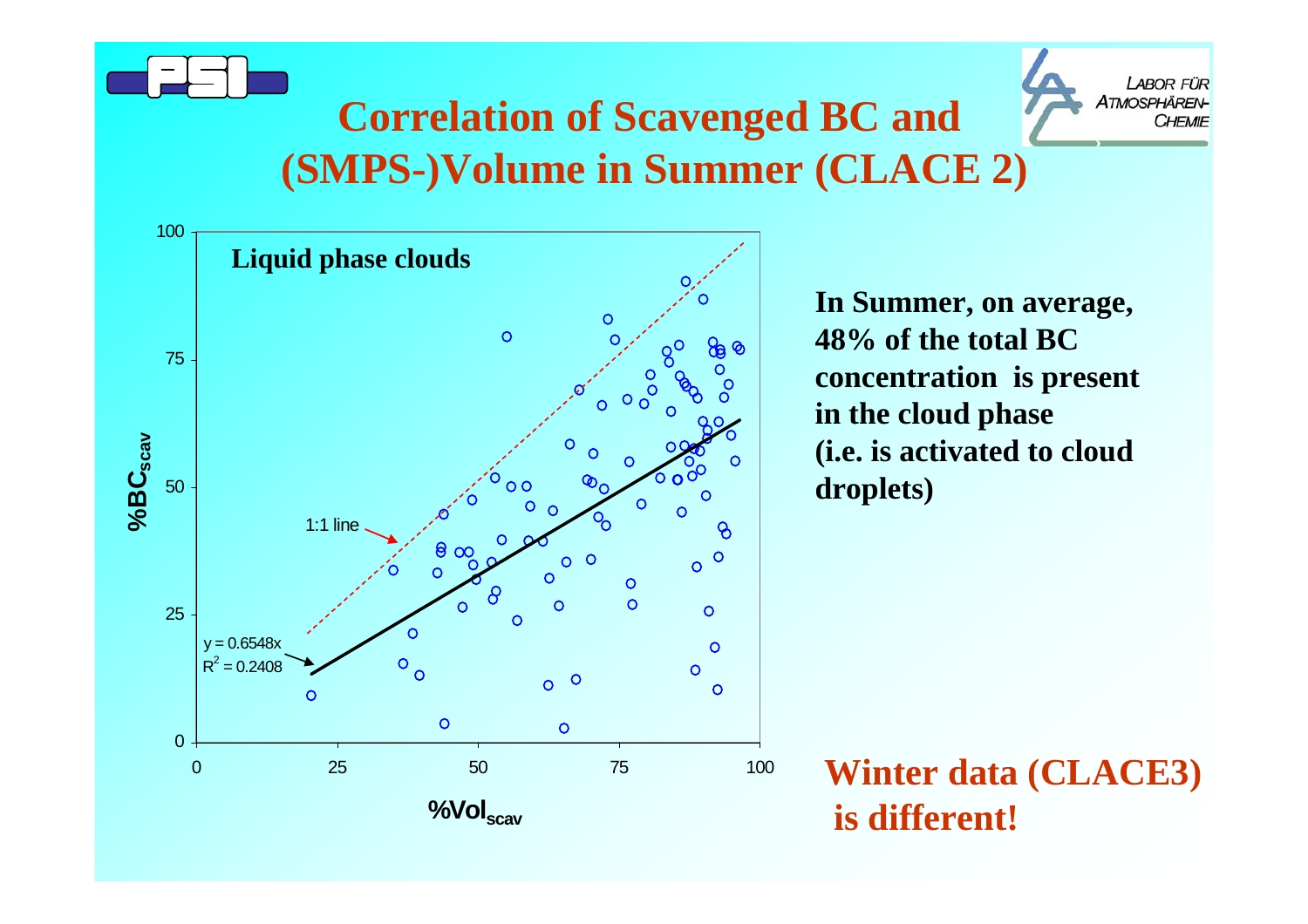



# **Winter data: The fraction of activated BC decreases with temperature.**



**-> BC activation in mixed phase clouds is different!**